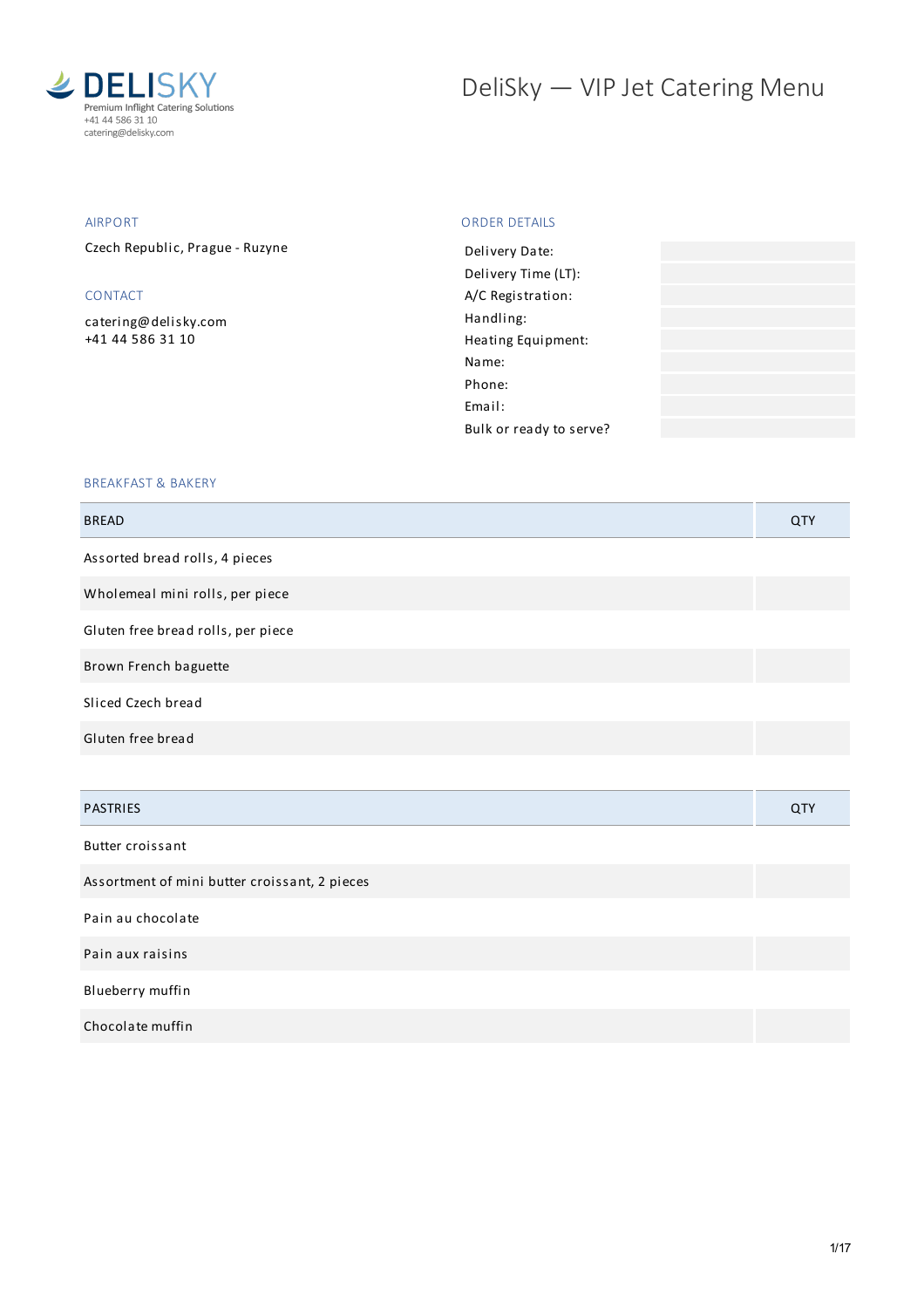| <b>CONDIMENTS</b>                                                    | <b>QTY</b> |
|----------------------------------------------------------------------|------------|
| <b>Butter portions</b>                                               |            |
| Honey portions                                                       |            |
| Jam portions                                                         |            |
| Mini Nutella                                                         |            |
|                                                                      |            |
| <b>YOGHURTS</b>                                                      | QTY        |
| Plain yoghurt                                                        |            |
| Soya yoghurt                                                         |            |
| Fruit yoghurt                                                        |            |
| Actimel yoghurt drink                                                |            |
|                                                                      |            |
| <b>BLINIS &amp; PANCAKES</b>                                         | QTY        |
| Pancakes                                                             |            |
| Blinis with sour cream and smoked salmon                             |            |
| Blinis with sour cream and keta caviar                               |            |
| <b>COLD CUTS</b>                                                     | QTY        |
| Assortment of steamed hams, 200 gr<br>and brie and Emmentaler cheese |            |
| Assortment of French cheese, 200gr                                   |            |
| Assortment of steamed hams, 200 gr<br>and brie and Emmentaler cheese |            |
| <b>MUESLI &amp; FRUITS</b>                                           | QTY        |
| Tapioca pudding<br>with cherry coulis                                |            |
| Sliced fresh fruit, 200gr<br>with berries                            |            |

Homemade Bircher muesli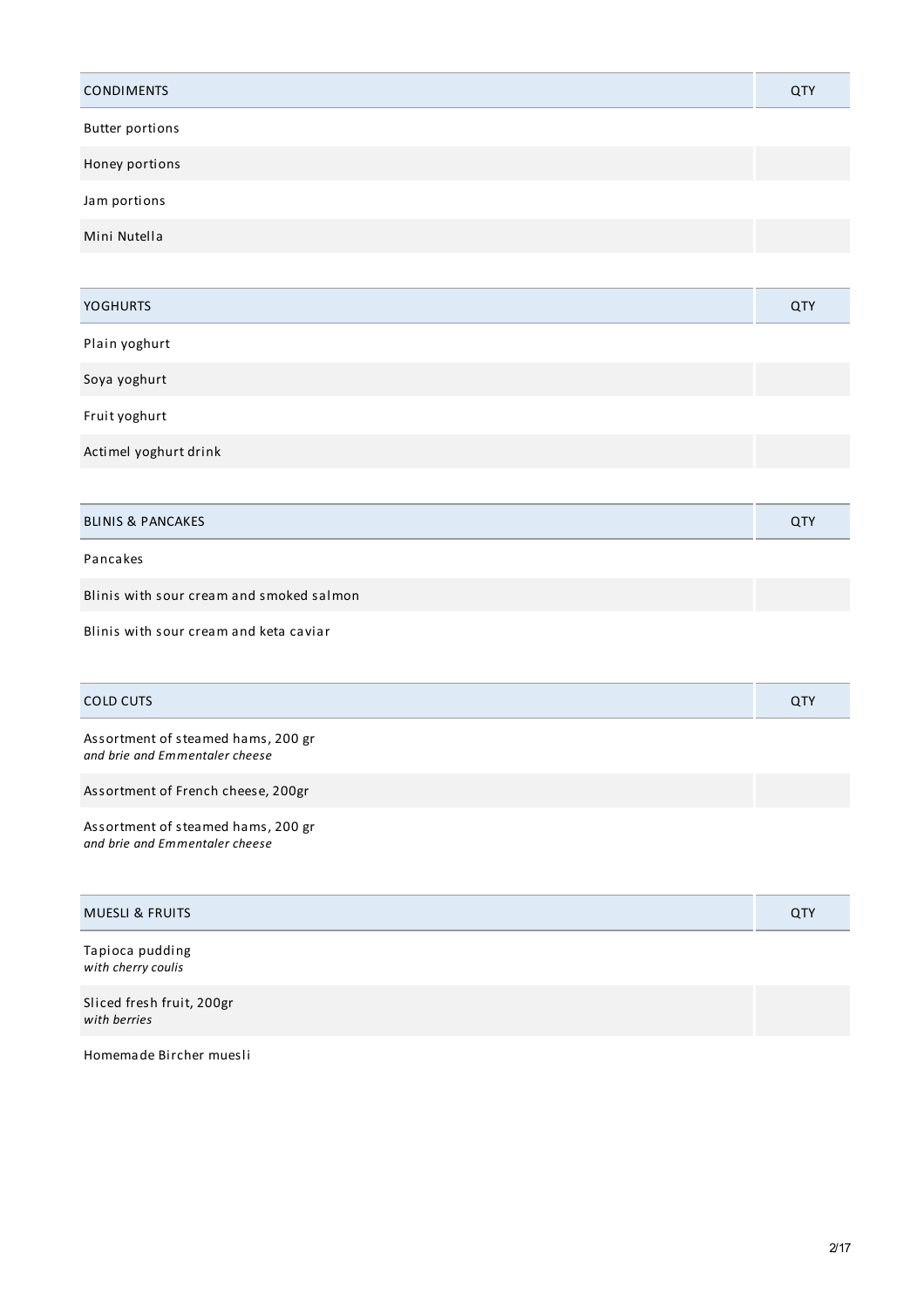| <b>HOT BREAKFAST</b>     | <b>QTY</b> |
|--------------------------|------------|
| Plain omelette           |            |
| Cheese omelette          |            |
| Ham omelette             |            |
| Bacon omelette           |            |
| Mushroom omelette        |            |
| Smoked Salmon omelette   |            |
| Prague Ham and eggs      |            |
| Bacon and eggs           |            |
| Scrambled eggs           |            |
| Grilled bacon            |            |
| Grilled sausages         |            |
| Viennese sausages        |            |
| Grilled tomatoes         |            |
| Grilled mushrooms        |            |
| Beans with tomato sauce  |            |
| Fruity homemade porridge |            |

#### Classic breakfast

Steamed ham, San Daniele ham, Brie de Meaux AOC cheese, Emmentaler AOC Le Superbe, quail eggs, sliced fruits, *butter, honey, jam, cream cheese, croissant, two bread rolls*

#### Vegetarian breakfast

Goat's cheese Buche de Chevre, Brie de Meaux AOC cheese, quail eggs, sliced fruits, Bircher muesli (muesli with *Greek yoghurt and fresh berries), butter, honey, jam, hummus, croissant, two bread rolls*

#### Healthy breakfast

Chia pudding with coconut milk and cherry coulis, Emmentaler AOC Le Superbe, Brie de Meaux AOC cheese, sliced *fruit, vegetable cruditees with avocado dip, butter, nuts and dried fruits, two bread rolls*

#### Big breakfast

Butcher's platter with assorted hams, salamis and pate, Emmentaler AOC Le Superbe, Brie de Meaux AOC cheese, cream cheese with chives, quail eggs, sliced fruit with fresh berries, curd cheese with fruit and muesli, butter, *honey, jam, Danish pastry, two bread rolls*

#### Breakfast "Eggs"

Wrap with eggs and ham, sliced fruit, cottage cheese with chives, smoked salmon, butter, jam, honey, Danish *pastry, two bread rolls*

#### Light breakfast

*Tapioca pudding with cherry coulis, poultry ham, Brie de Meauix AOC cheese, vegetable crudite\_s with hummus, sliced fruits, butter, jam, honey, croissant, two bread rolls*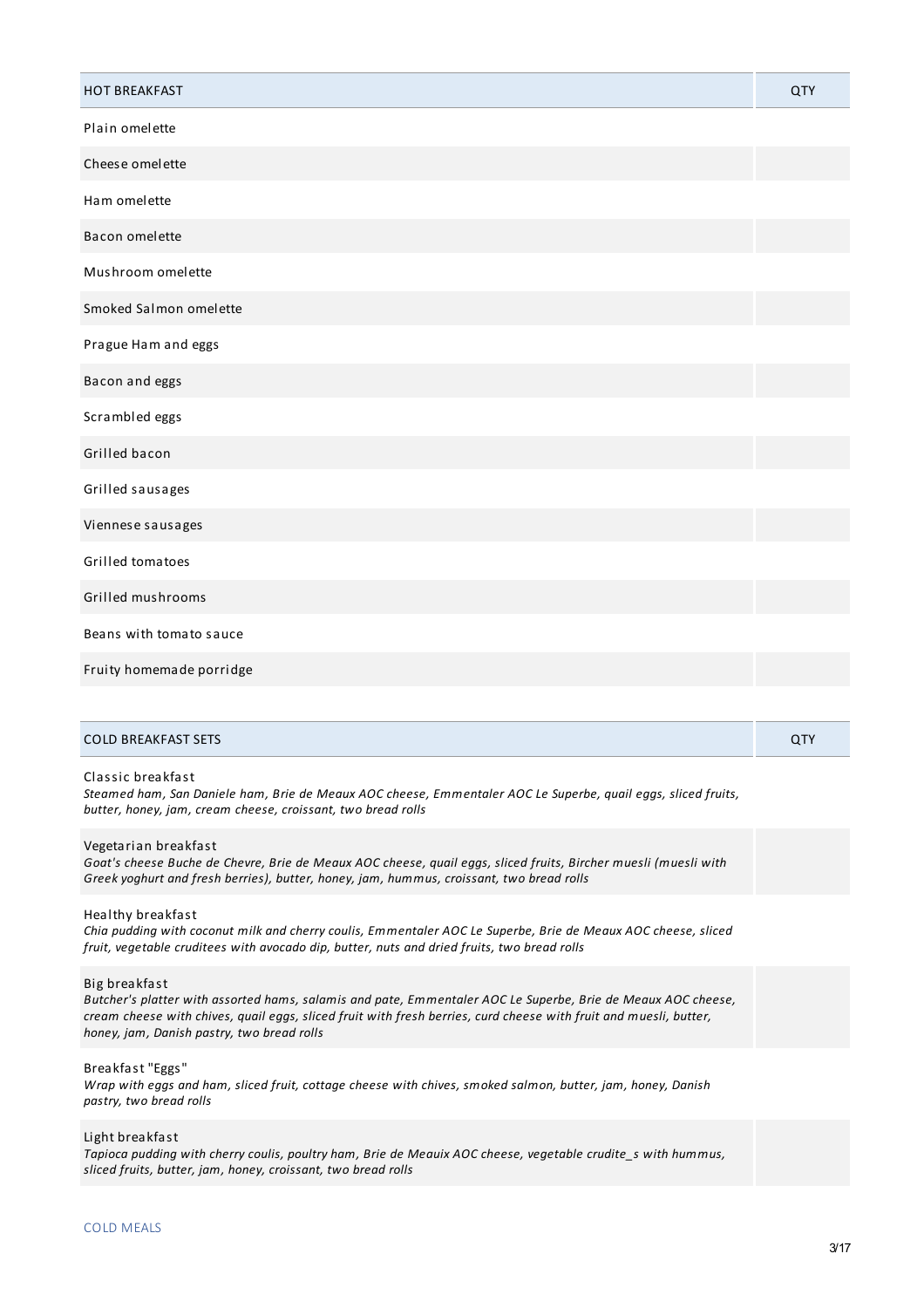## CRUDITEES QTY

## Vegetable crudites with dip, 200 gr

Tray of vegetables - crudites *Carrots, cucumbers, radish, sweet pepper, cherry tomatoes, broccoli, cauliflower, sweet peas. with two different dips (see below)*

Dips

Choose from: Guacamole, Parmesan cream, Olive tapenade, Tomato dip with basil and olive oil, Buttermilk dip with *herbs, Hummus*

| CANAPÉS                                                                     | QTY |
|-----------------------------------------------------------------------------|-----|
| Selection of Exclusive Canapes, 24 pieces                                   |     |
| Selection of Exclusive Canapes, 48 pieces                                   |     |
| Grilled tiger prawn canape, per piece<br>minimum order of 4                 |     |
| Smoked salmon with quail egg canape, per piece<br>minimum order of 4        |     |
| Veal roastbeef with tuna sauce canape, per piece<br>minimum order of 4      |     |
| Prague ham with Russian salad canape, per piece<br>minimum order of 4       |     |
| Goat's cheese with beetroot canape, per piece<br>minimum order of 4         |     |
| San Danielle Parma ham canape, per piece<br>minimum order of 4              |     |
| Caprese tomatoes, mozzarella, basil canape, per piece<br>minimum order of 4 |     |
| Foie gras with berries canape, per piece<br>minimum order of 4              |     |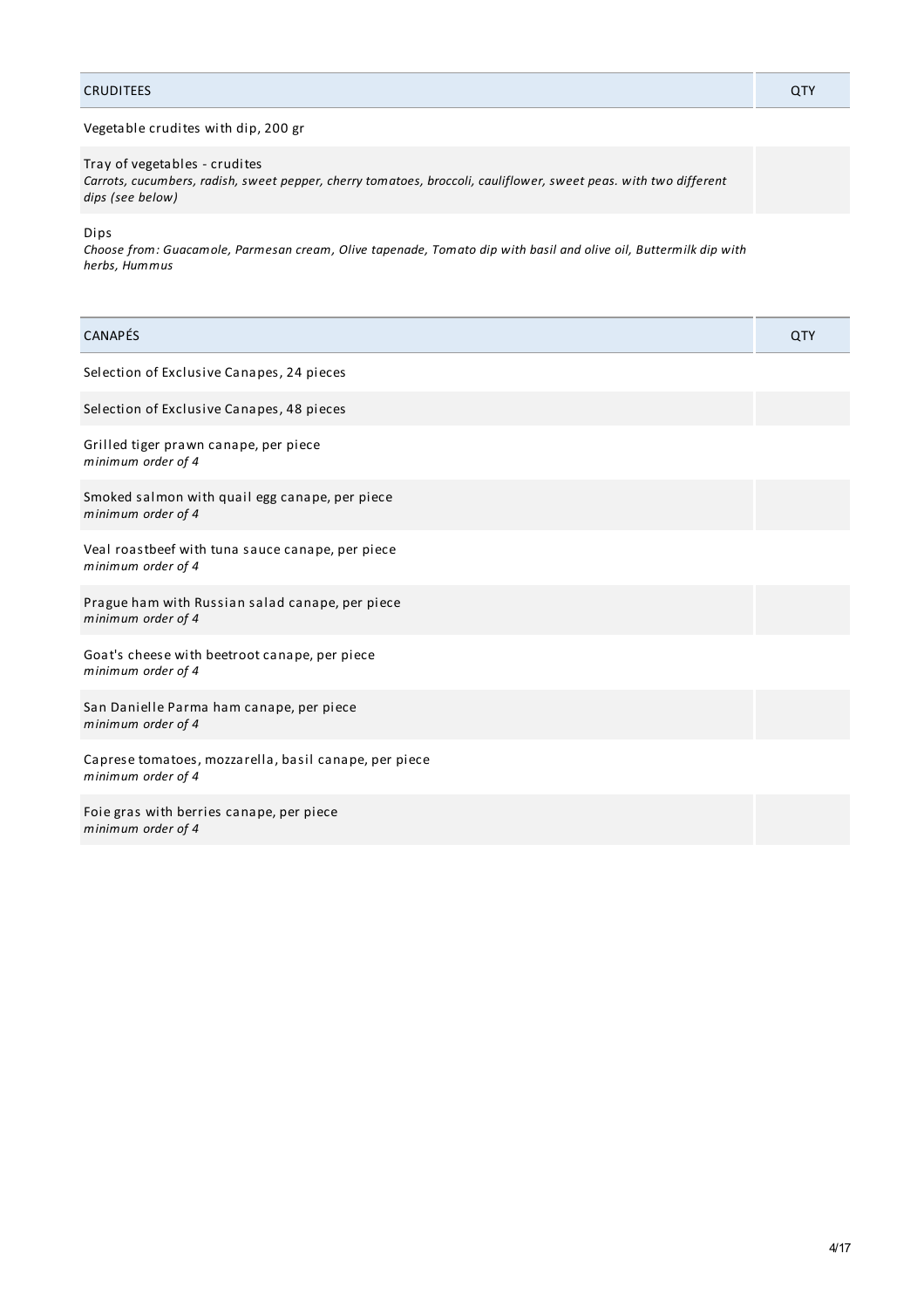| SANDWICHES                                                                                                          | QTY |
|---------------------------------------------------------------------------------------------------------------------|-----|
| Assortment of mini sandwiches, 12 pieces                                                                            |     |
| Assortment of mini sandwiches, 24 pieces                                                                            |     |
| Prawn cocktail with avocado baguette                                                                                |     |
| Smoked salmo and, fresh cream cheese baguette                                                                       |     |
| Grilled chicken breasts baguette<br>with mayonnaise made from mustard, cucumbers, tomatoes, rocket, and leaves      |     |
| San Danielle prosciutto ham baguette<br>scrambled eggs, butter, rocket salad, and leaves                            |     |
| Steamed Prague ham baguette<br>and Emmentaler cheese with butter, and leaves                                        |     |
| Bresaola and olive tapenade baguette<br>dried tomatoes, rocket, and leaves                                          |     |
| Mozzarella and tomatoes baguette<br>lettuce, pesto mayonnaise, and leaves                                           |     |
| Veal roastbeef baguette<br>with mayonnaise made from mustard, cucumbers, tomatoes, rocket and leaves                |     |
| Prawn cocktail with avocado open sandwich                                                                           |     |
| Smoked salmo and, fresh cream cheese open sandwich                                                                  |     |
| Grilled chicken breasts open sandwich<br>with mayonnaise made from mustard, cucumbers, tomatoes, rocket, and leaves |     |
| San Danielle prosciutto ham open sandwich<br>scrambled eggs, butter, rocket salad, and leaves                       |     |
| Steamed Prague ham open sandwich<br>and Emmentaler cheese with butter, and leaves                                   |     |
| Bresaola and olive tapenade open sandwich<br>dried tomatoes, rocket, and leaves                                     |     |
| Mozzarella and tomatoes open sandwich<br>lettuce, pesto mayonnaise, and leaves                                      |     |
| Veal roastbeef open sandwich<br>with mayonnaise made from mustard, cucumbers, tomatoes, rocket and leaves           |     |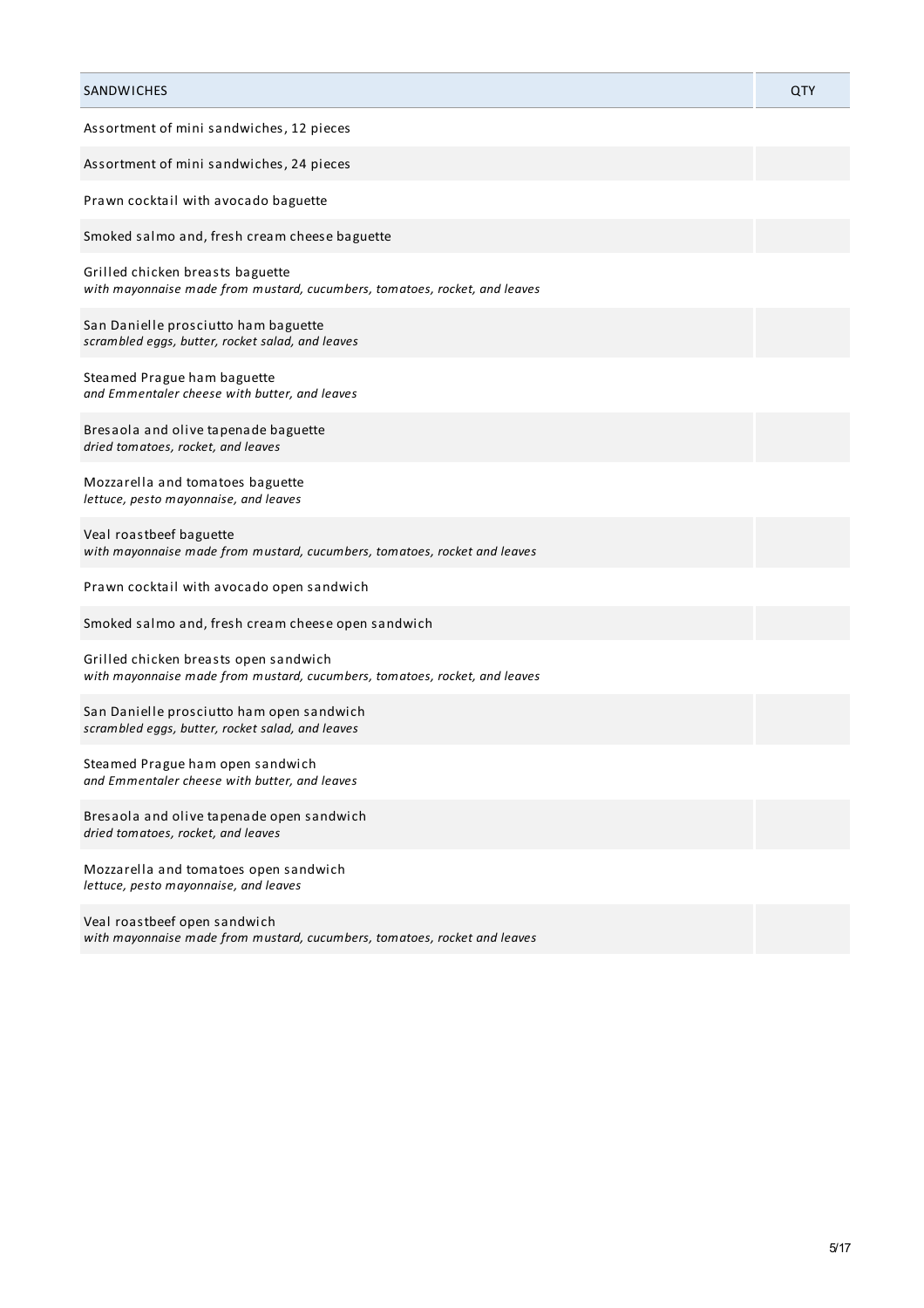| <b>WRAPS</b>                                                                                                  | QTY |
|---------------------------------------------------------------------------------------------------------------|-----|
| Egg wrap<br>with cherry tomatoes                                                                              |     |
| Prawn cocktail with avocado wrap                                                                              |     |
| Smoked salmo and, fresh cream cheese wrap                                                                     |     |
| Grilled chicken breasts wrap<br>with mayonnaise made from mustard, cucumbers, tomatoes, rocket, and leaves    |     |
| San Danielle prosciutto ham wrap<br>scrambled eggs, butter, rocket salad, and leaves                          |     |
| Steamed Prague ham wrap<br>and Emmentaler cheese with butter, and leaves                                      |     |
| Bresaola and olive tapenade wrap<br>dried tomatoes, rocket, and leaves                                        |     |
| Mozzarella and tomatoes wrap<br>lettuce, pesto mayonnaise, and leaves                                         |     |
| Veal roastbeef wrap<br>with mayonnaise made from mustard, cucumbers, tomatoes, rocket and leaves              |     |
| <b>STARTERS</b>                                                                                               | QTY |
| Vitello Tonnato<br>Veal slices with tuna sauce, lettuce leaves and crispy toast                               |     |
| Melon Prosciutto di Parma                                                                                     |     |
| Buffalo mozzarella with tomatoes<br>Ligurian olives, basil oil and a drop of balsamic vinegar                 |     |
| Baked goat cheese<br>with marinated beetroot, lettuce leaves, seeds and nuts, honey and sea salt              |     |
| Hummus<br>with olive oil, feta cheese with olives, grilled aubergine, fresh tomato salsa                      |     |
| Prawn cocktail<br>with avocado and mayonnaise                                                                 |     |
| Tartare of tuna with soy sauce<br>dressing and sesame seed, avocado guacamole                                 |     |
| Terrine of foie gras<br>served with berries                                                                   |     |
| Veal tartare<br>with Grana Padano cheese, quail egg and toast made from homemade bread                        |     |
| Smoked duck breast<br>with a salad of oranges and rocket with nut and balsamic dressing                       |     |
| Sauteed prawns with garlic<br>fresh parsley, pine nuts and chillies in olive oil, served with rosemary toast  |     |
| Carpaccio of marinated slices<br>of sirloin with olives, capers, fresh rocket, lemon and shavings of Parmesan |     |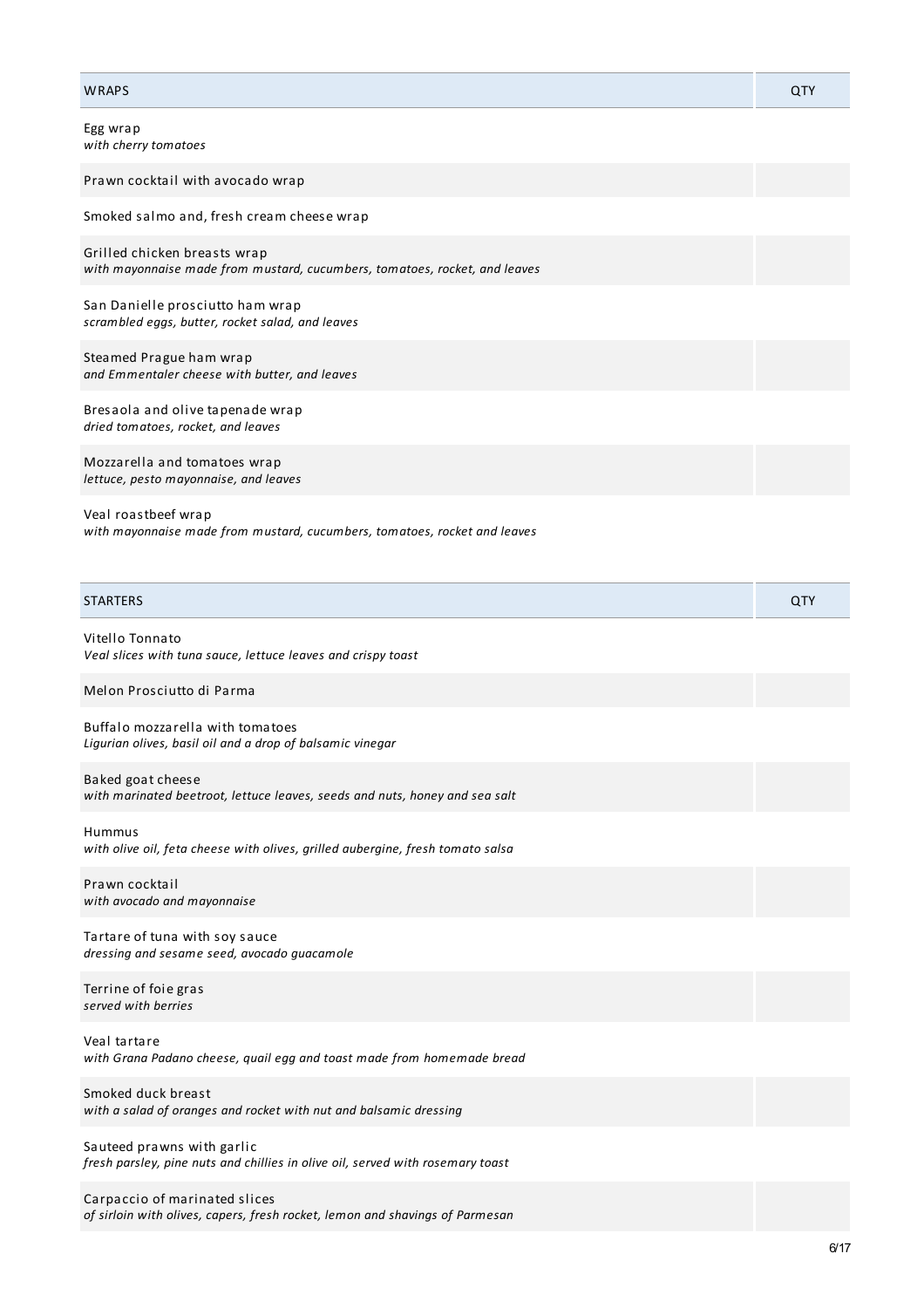## SUSHI QTY

Sushi *on request*

| <b>PLATTERS</b>                                                                                                                                                                                                        | QTY |
|------------------------------------------------------------------------------------------------------------------------------------------------------------------------------------------------------------------------|-----|
| Assortment of steamed hams, 200 gr<br>and brie and Emmentaler cheese                                                                                                                                                   |     |
| Assortment of French cheese, 200gr                                                                                                                                                                                     |     |
| Assortment of steamed hams, 200 gr<br>and brie and Emmentaler cheese                                                                                                                                                   |     |
| Antipasti tray, small<br>Prosciutto San Danielle, Italian Felino, Sopressa Veneta salami, Coppa di Parma, Parmesan and Pecorino cheese,<br>salted almonds, Taggiasca olives, mini Mozzarella, dried tomatoes, Grissini |     |
| Antipasti tray, large<br>Prosciutto San Danielle, Italian Felino, Sopressa Veneta salami, Coppa di Parma, Parmesan and Pecorino cheese,<br>salted almonds, Taggiasca olives, mini Mozzarella, dried tomatoes, Grissini |     |
| Assortment of smoked fish<br>Salmon, Trout fillet, Halibut fillet, Mackerel fillet, Tomato dip with basil, olive oil and lemon                                                                                         |     |
| Fish and seafood plate<br>grilled tuna fillet, salmon steak, boiled prawns, grilled prawns, calamari, scallops, mussels, octopus with tomato<br>mayo and lemon                                                         |     |
| Seafood plate<br>Boiled prawns, grilled prawns, calamari, scallops, mussels, octopus with tomato mayo and lemon                                                                                                        |     |
| Seafood and lobster plate<br>Lobster, boiled prawns, grilled prawns, calamari, scallops, mussels, octopus with tomato mayo and lemon                                                                                   |     |
| Smoked salmon<br>with chive creme fraiche                                                                                                                                                                              |     |
| Sliced meat tray<br>smoked duck breast, roast veal, chicken breast, pork medallions and San Danielle ham                                                                                                               |     |
| Cold cuts                                                                                                                                                                                                              |     |

*Prague ham, San Danielle Parma ham, Bresaola beef, Spicy Italian salami*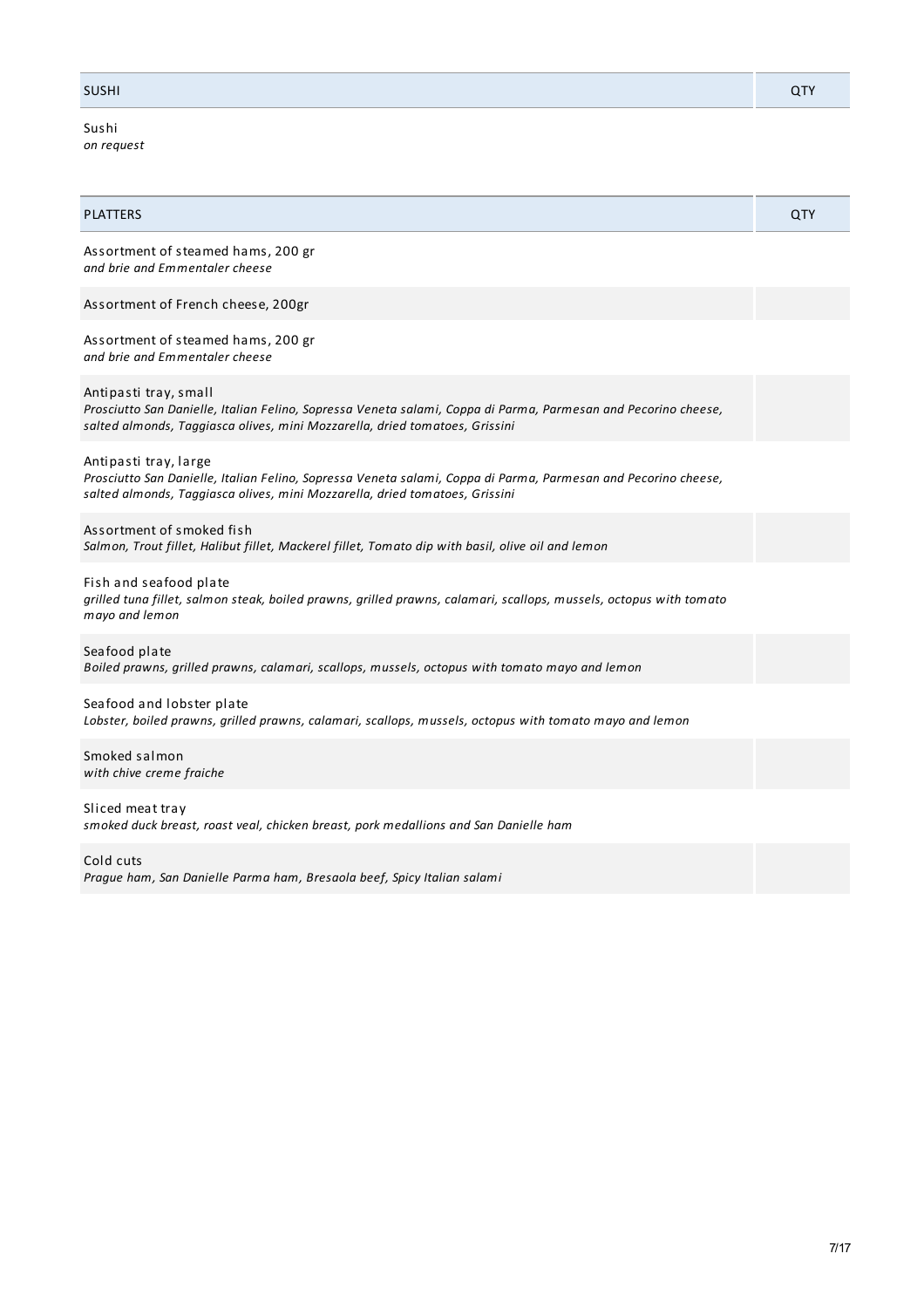## SALADS QTY

Egg mayonnaise salad, 200gr

*Lettuce, croutons, grilled prawns, hard boiled eggs, Parmesan dressing*

#### Tuna Caesar salad

*Lettuce, croutons, grilled tuna, hard boiled eggs, Parmesan dressing*

Chicken Caesar salad *Lettuce, croutons, grilled chicken breast, hard boiled eggs, Parmesan dressing*

Tuna steak salad *Grilled tuna, lettuce, tomatoes, cucumber, onion, green beans, artichokes, eggs, black olives, anchovies*

Greek salad *Cucumber, tomatoes, onion, feta cheese, olives, capers*

Caprese salad *Buffalo mozzarella with cherry tomatoes, lettuce, Ligurian olives, basil oil and a drop of balsamic vinegar*

Mixed green salad *Mesclun, rucola, endives, cucumber, red onion with dressing*

Melon Prosciutto di Parma *San Daniele ham with melon and rucola and leaves*

Goat's cheese salad *Salad with baked goat cheese, balsamic vinegar, pear and roasted hazelnuts*

Mamma mia salad *Eight lettuces and herbs with avocado, red onion, boiled egg, Ligurian olives, sun-dried tomatoes, buttermilk dressing and baked croutons*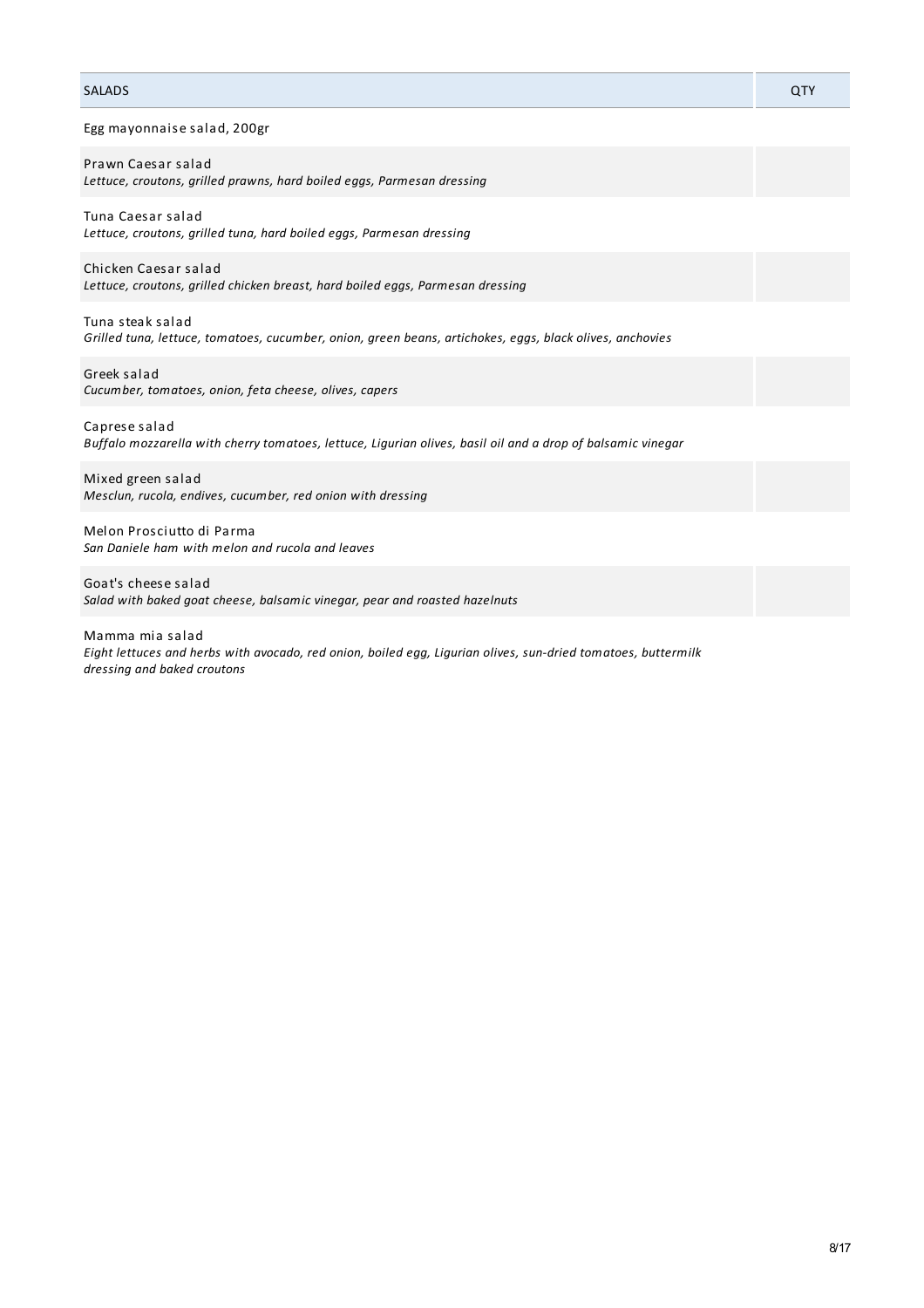| <b>EXTRA GARNISH &amp; SAUCES</b>   | QTY |
|-------------------------------------|-----|
| Pesto Genovese                      |     |
| Guacamole, 200gr                    |     |
| Mustard                             |     |
| Ketchup                             |     |
| Guacamole dip                       |     |
| Parmesan cream dip                  |     |
| Olive tapenade dip                  |     |
| Tomato dip with basil and olive oil |     |
| Buttermilk dip with herbs           |     |
| Hummus                              |     |
| Balsamic vinegar and olive oil      |     |
| Eight-year-old balsamic vinegar     |     |
| Nicoise dressing                    |     |
| Parmesan Caesar dressing            |     |
| Buttermilk dressing with herbs      |     |
| Olive tapenade                      |     |
| Tomato with basil and olive oil     |     |
| Cottage cheese, 200gr               |     |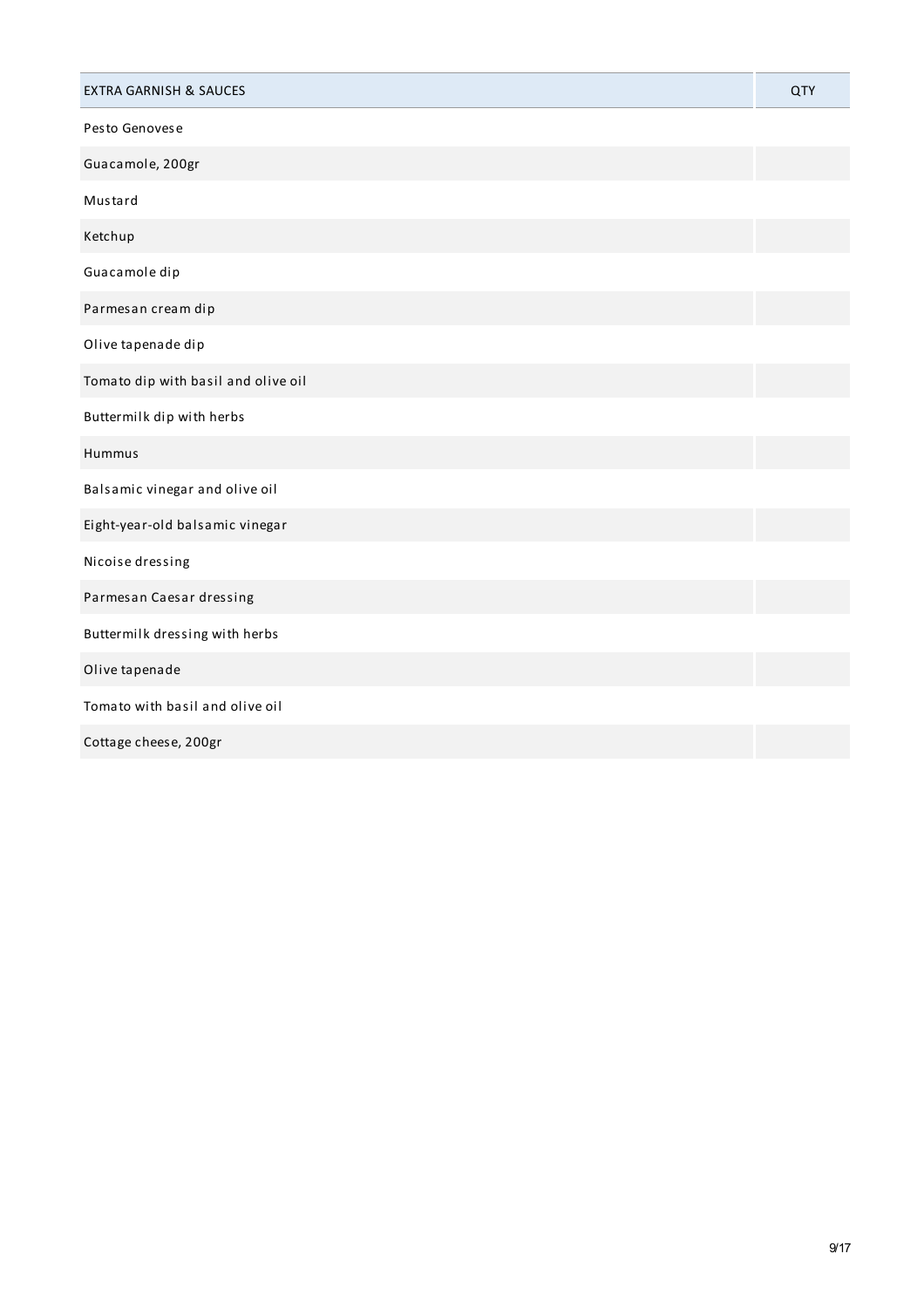| <b>COLD MEAL SETS</b>                                                                                                                                                                                                        | QTY |
|------------------------------------------------------------------------------------------------------------------------------------------------------------------------------------------------------------------------------|-----|
| Lunch set 1, half atlas tray<br>Tiger prawns with avocado and mayonnaise Breaded chicken breast, potato salad with spring onion, Small vegetable<br>salad, Mini dessert, Bread rolls, butter                                 |     |
| Lunch set 2, half atlas tray<br>Couscous with grilled vegetables, olives, rucola, Cherry tomatoes with buffalo mozzarella Assortment of sliced fruits<br>with berries Cheesecake, Bread rolls, butter                        |     |
| Lunch set 3, half atlas tray<br>Roasted chicken breast supreme with Caesar salad, Veal tartare "French style" with Parmesan, Assortment of sliced<br>fruit with berries, Mini dessert, Bread rolls, butter                   |     |
| Lunch set 4, half atlas tray<br>Smoked salmon, quail eggs with pesto mayonnaise, Slices of roast veal with salad of pasta, rucola, tomatoes and<br>Parmesan cre me, Small vegetable salad, Mini dessert, Bread rolls, butter |     |
| Lunch set 5, half atlas tray<br>Vitello tonnato - Roast veal with a tuna sauce, lettuce leaves and crispy toast, Caesar salad with Parmesan, French<br>cheese, Two mini esserts, Bread rolls, butter                         |     |
| Lunch set 6, half atlas tray<br>Smoked salmon with potatoes Russian salad, Assortment meat cold canape s 4 cups, Assortment of sliced fruit with<br>berries, Two mini desserts, Bread rolls, butter                          |     |
| Lunch set 7, half atlas tray                                                                                                                                                                                                 |     |

Wrap of your choice Small vegetable salad, Assortment of sliced fruit with berries, Two mini desserts, Bread rolls, *butter*

## HOT MEALS

| <b>SNACKS &amp; STARTERS</b> | u. |
|------------------------------|----|
|------------------------------|----|

Sauteed prawns with garlic *fresh parsley, pine nuts and chillies in olive oil, served with rosemary toast*

Slices of flash-grilled tuna fillet *with tomato mayonnaise*

| <b>SOUPS</b>                                                                                   | QTY |
|------------------------------------------------------------------------------------------------|-----|
| Tomato soup, per portion                                                                       |     |
| Lentil soup, per portion                                                                       |     |
| Cream of wild mushroom soup, per portion                                                       |     |
| Creme Dubarry, per portion<br>cauliflower, potato, cream                                       |     |
| Cream of carrot with ginger, per portion                                                       |     |
| Traditional Czech soup, per portion<br>beef broth with liver dumplings, noodles and vegetables |     |
| Seasonal soup of the day, per portion                                                          |     |
| Chicken soup with meat, vegetables and noodles, per portion                                    |     |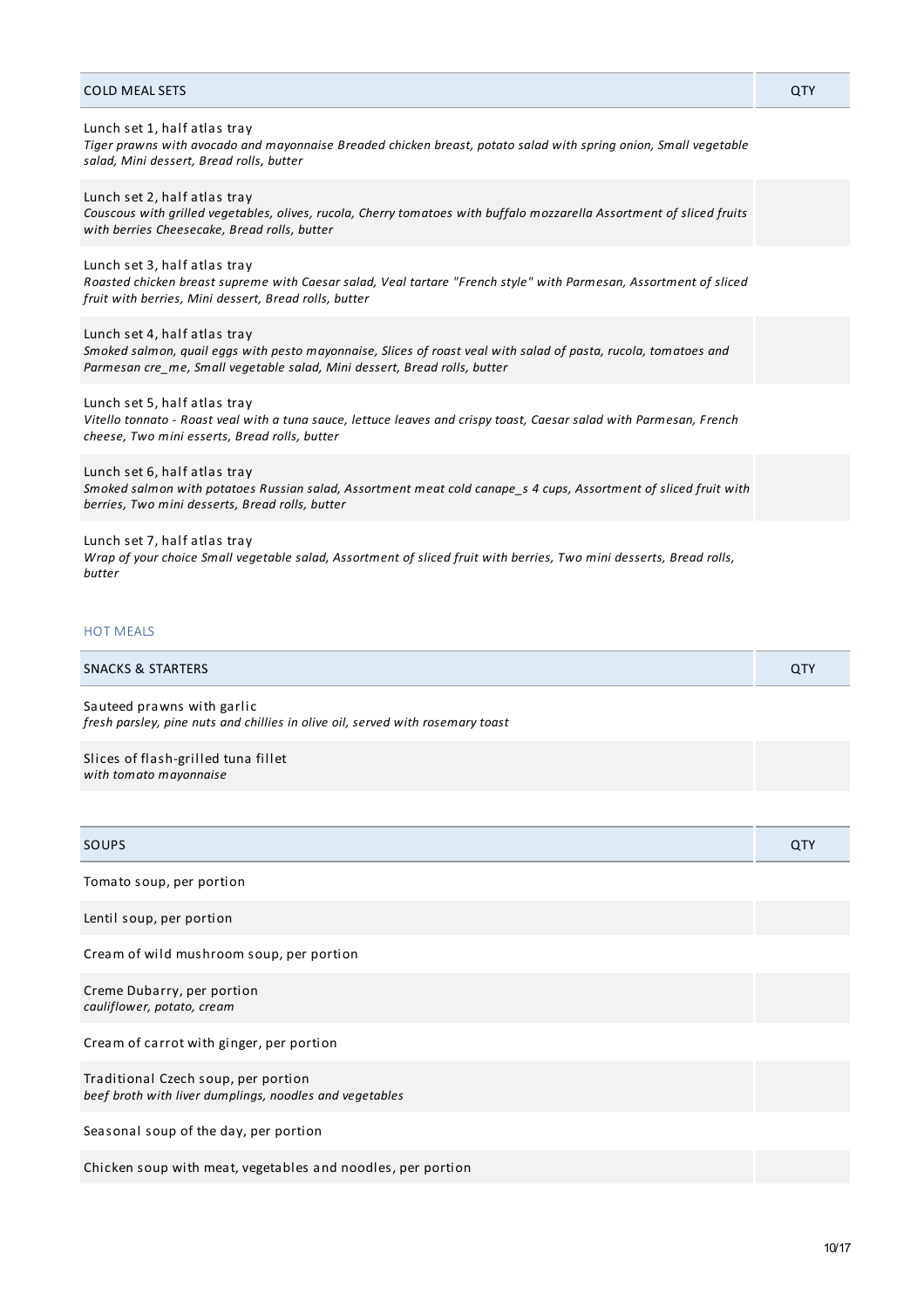| <b>MAIN DISHES - MEAT</b>                                                                                                                                                                             | QTY |
|-------------------------------------------------------------------------------------------------------------------------------------------------------------------------------------------------------|-----|
| Steamed knuckle of lamb<br>with potato puree, steamed spinach leaves and sweet garlic                                                                                                                 |     |
| Pork tenderloin sous-vide<br>with roast vegetables and buttery potato puree                                                                                                                           |     |
| Veal escalope<br>in a strong gravy with dried porcini mushrooms and potato puree                                                                                                                      |     |
| Beef shoulder<br>top blade steak braised all day usingthe sous-vide method with a celery-potato puree, sauteed pancetta, Portobello<br>mushrooms, onion and a sauce made from red wine and demi_glace |     |
| Slow-roasted neck of pork<br>with refined fresh-spinach cream and homemade potato gnocchi                                                                                                             |     |
| Steamed beef<br>with creamy Slovakian sauce, Czech dumplings                                                                                                                                          |     |
| Beef goulash<br>Czech dumplings                                                                                                                                                                       |     |
| Beef fillet Stroganoff<br>a dish of beef saut ped with onions, mushrooms and pickle, cooked in a creamy sour sauce                                                                                    |     |
| Pork wok<br>with chilli, coriander lemon gras, garlic, spring onion and soy sauce                                                                                                                     |     |
| Veal wok<br>with chilli, coriander lemon gras, garlic, spring onion and soy sauce                                                                                                                     |     |
| Beef wok<br>with chilli, coriander lemon gras, garlic, spring onion and soy sauce                                                                                                                     |     |
| Grilled veal rib-eye steak                                                                                                                                                                            |     |
| Pan-seared veal rib-eye steak                                                                                                                                                                         |     |
| Grilled veal fillet steak                                                                                                                                                                             |     |
| Pan-seared yeal fillet steak                                                                                                                                                                          |     |
| Grilled yeal fillet medallion                                                                                                                                                                         |     |
| Pan-seared yeal fillet medallion                                                                                                                                                                      |     |
| Grilled beef fillet steak                                                                                                                                                                             |     |
| Pan-seared beef fillet steak                                                                                                                                                                          |     |
| Grilled beef fillet medailons                                                                                                                                                                         |     |
| Pan-seared beef fillet medailons                                                                                                                                                                      |     |
| Fried pork tenderloin schnitzel<br>with potato puree, lemon                                                                                                                                           |     |
| Fried veal rib eye schnitzel<br>with potato puree, lemon                                                                                                                                              |     |
| Grilled rack of lamb                                                                                                                                                                                  |     |

Pan-seared rack of lamb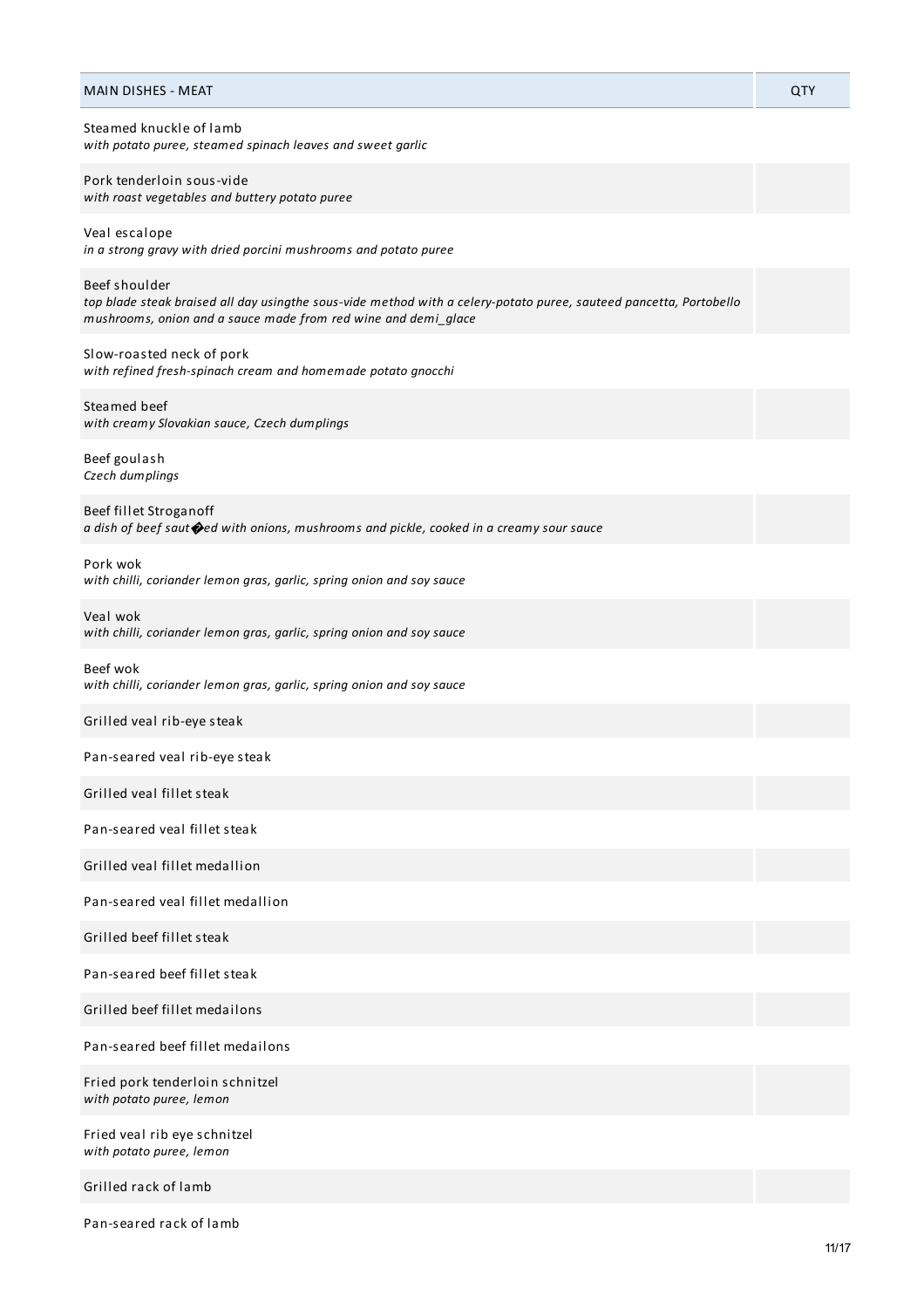| Grilled lamb chops    |  |
|-----------------------|--|
| Pan-seared lamb chops |  |
| Grilled lamb shank    |  |

Pan-seared lamb shank

| MAIN DISHES - FISH & SEAFOOD                                                   | QTY |
|--------------------------------------------------------------------------------|-----|
| Poached dorado fillet                                                          |     |
| Grilled dorado fillet<br>Please choose sauce from "Sauces and more"            |     |
| Pan-seared dorado fillet<br>Please choose sauce from "Sauces and more"         |     |
| Poached salmon fillet<br>Please choose sauce from "Sauces and more"            |     |
| Grilled salmon fillet<br>Please choose sauce from "Sauces and more"            |     |
| Pan-seared salmon fillet<br>Please choose sauce from "Sauces and more"         |     |
| Poached sea bass fillet<br>Please choose sauce from "Sauces and more"          |     |
| Grilled sea bass fillet<br>Please choose sauce from "Sauces and more"          |     |
| Pan-seared sea bass fillet<br>Please choose sauce from "Sauces and more"       |     |
| Poached turbot fillet<br>Please choose sauce from "Sauces and more"            |     |
| Grilled turbot fillet<br>Please choose sauce from "Sauces and more"            |     |
| Pan-seared turbot fillet<br>Please choose sauce from "Sauces and more"         |     |
| Poached tuna fillet yellowfin<br>Please choose sauce from "Sauces and more"    |     |
| Grilled tuna fillet yellowfin<br>Please choose sauce from "Sauces and more"    |     |
| Pan-seared tuna fillet yellowfin<br>Please choose sauce from "Sauces and more" |     |
| Poached halibut fillet<br>Please choose sauce from "Sauces and more"           |     |
| Grilled halibut fillet<br>Please choose sauce from "Sauces and more"           |     |

Pan-seared halibut fillet Please choose sauce from "Sauces and more"

Poached Canadian chix lobster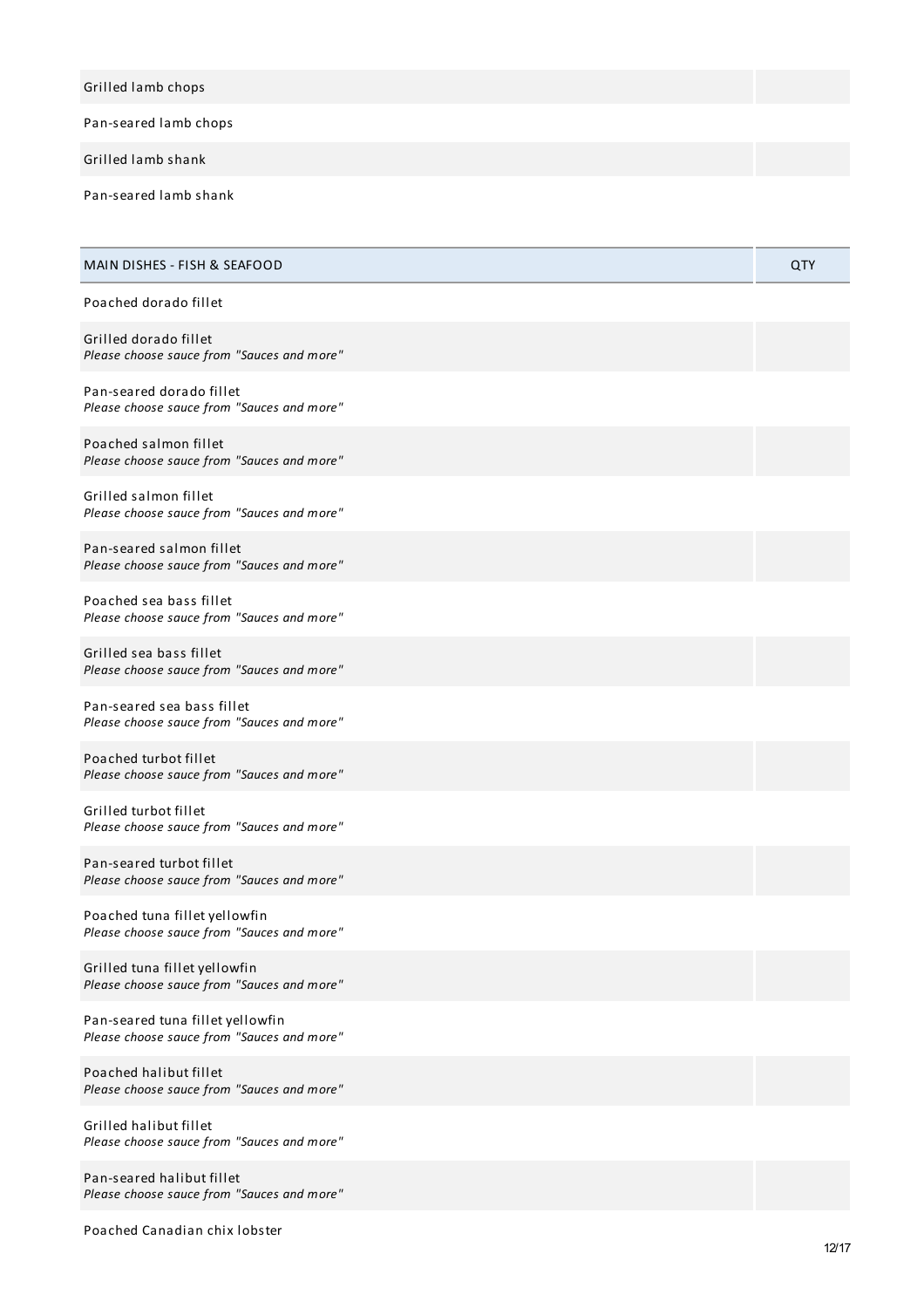| Please choose sauce from "Sauces and more"                                                                    |            |
|---------------------------------------------------------------------------------------------------------------|------------|
| Grilled Canadian chix lobster<br>Please choose sauce from "Sauces and more"                                   |            |
| Poached black tiger prawns - tail, 10 pieces<br>Please choose sauce from "Sauces and more"                    |            |
| Grilled black tiger prawns - tail, 10 pieces<br>Please choose sauce from "Sauces and more"                    |            |
| Poached octopus<br>Please choose sauce from "Sauces and more"                                                 |            |
| Grilled octopus<br>Please choose sauce from "Sauces and more"                                                 |            |
| Pan-seared octopus<br>Please choose sauce from "Sauces and more"                                              |            |
| Pan-seared Canadian chix lobster<br>Please choose sauce from "Sauces and more"                                |            |
| Pan-seared black tiger prawns - tail, 10 pieces<br>Please choose sauce from "Sauces and more"                 |            |
|                                                                                                               |            |
| <b>MAIN DISHES - POULTRY</b>                                                                                  | <b>QTY</b> |
| Juicy chicken breast<br>supreme with porcini mushroom gnocchi, albufera sauce and roasted seasonal vegetables |            |
| Bio chicken green curry                                                                                       |            |
| Chicken wok<br>with chilli, coriander lemon gras, garlic, spring onion and soy sauce                          |            |
| Fried corn-fed chicken schnitzel<br>breast escalopes with potato puree, lemon                                 |            |
| Grilled farm-style chicken breast                                                                             |            |
| Pan-seared farm-style chicken breast                                                                          |            |
| Grilled farm-style chicken marinated and wrapped in bacon on a skewer                                         |            |
| Pan-seared farm-style chicken marinated and wrapped in bacon on a skewer                                      |            |
| Pan-seared duck breast                                                                                        |            |
| Grilled duck breast                                                                                           |            |
| Pan-seared confit duck leg                                                                                    |            |

Confit leg of duck *steamed red cabbage with apple, Czech dumplings*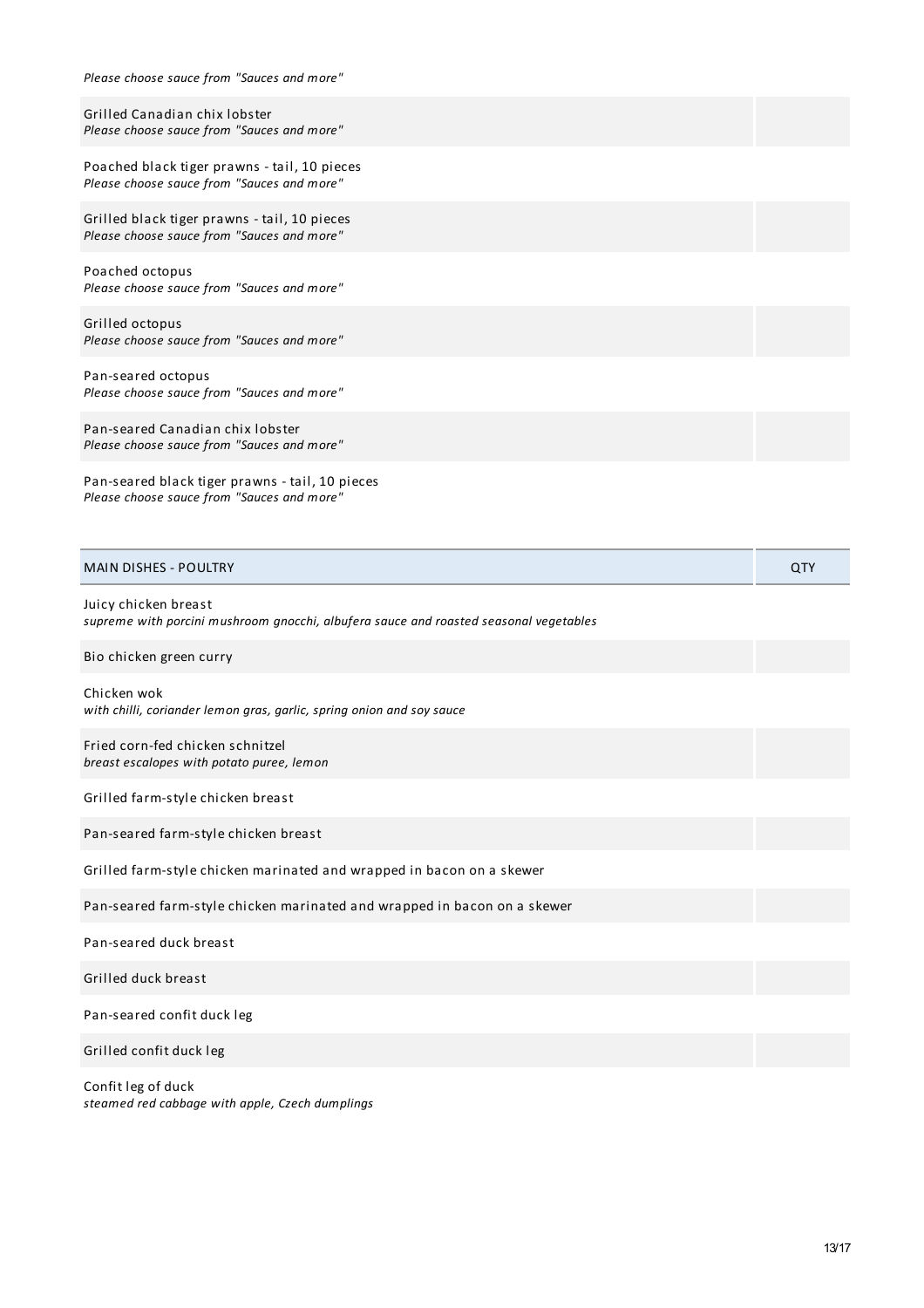| with chilli, coriander lemon gras, garlic, spring onion and soy sauce                                                                                                         |     |
|-------------------------------------------------------------------------------------------------------------------------------------------------------------------------------|-----|
| <b>PASTA &amp; RISOTTO</b>                                                                                                                                                    | QTY |
| Creamy risotto with spinach, garlic and peas                                                                                                                                  |     |
| Creamy risotto with Taleggio cheese, chicory leaves and balsamic vinegar                                                                                                      |     |
| Risotto with porcini mushrooms<br>champignons and truffle oil with Parmesan                                                                                                   |     |
| Risotto allo Zafferano<br>with Champagne, dried cep mushrooms and a hearty veal broth                                                                                         |     |
| Vegetarian risotto "Chef's choice"                                                                                                                                            |     |
| Risotto with baby mozzarella, bsil and olive oil                                                                                                                              |     |
| Risotto alla pescatora                                                                                                                                                        |     |
| Risotto alla carbonara with scallops<br>saffron risotto with tuna, octopus and prawns                                                                                         |     |
| Risotto with spicy Italian salami and prawns                                                                                                                                  |     |
| Saffron risotto with tomato and prawns                                                                                                                                        |     |
| Saffron risotto with half a lobster and gremolata butter                                                                                                                      |     |
| Parmesan risotto with chicken supreme                                                                                                                                         |     |
| Risotto with spicy Spianata Calabra salami and roast sweet pepper                                                                                                             |     |
| Risotto with beef tenderloin, chilli, tomato, cream and Parmesan                                                                                                              |     |
| Pasta Aglio e olio<br>with chilli peppers sauteed in olive oil, garlic and chives. Please choose spaghetti, fusilli, penne, tagliatelle or potato<br>gnocchi                  |     |
| Pasta with sauteed cep mushrooms, onion and parmesan<br>Please choose spaghetti, fusilli, penne, tagliatelle or potato gnocchi                                                |     |
| Pasta with grilled aubergine<br>sun dried tomatoes, truffle paste, spinache leaves and truffle oil. Please choose spaghetti, fusilli, penne, tagliatelle<br>or potato gnocchi |     |
| Homemade jumbo ravioli with spinach, ricotta, sage butter<br>Please choose spaghetti, fusilli, penne, tagliatelle or potato gnocchi                                           |     |
| Pasta with spicy tomato sauce<br>with garlic, chilli peppers, chopped parsley and basil. Please choose spaghetti, fusilli, penne, tagliatelle or potato<br>gnocchi            |     |
| Pasta with seafood mix<br>tomato tartare, olive oil, garlic, chives and Parmesan. Please choose: homemade spaghetti, fusilli, tagliatelle, penne<br>or potato gnocchi         |     |

MAIN DISHES - VEGETARIAN QTY

Pasta with fresh and smoked salmon

Vegetable wok

*with spinach leaves, creme fraiche. Please choose: homemade spaghetti, fusilli, tagliatelle, penne or potato gnocchi*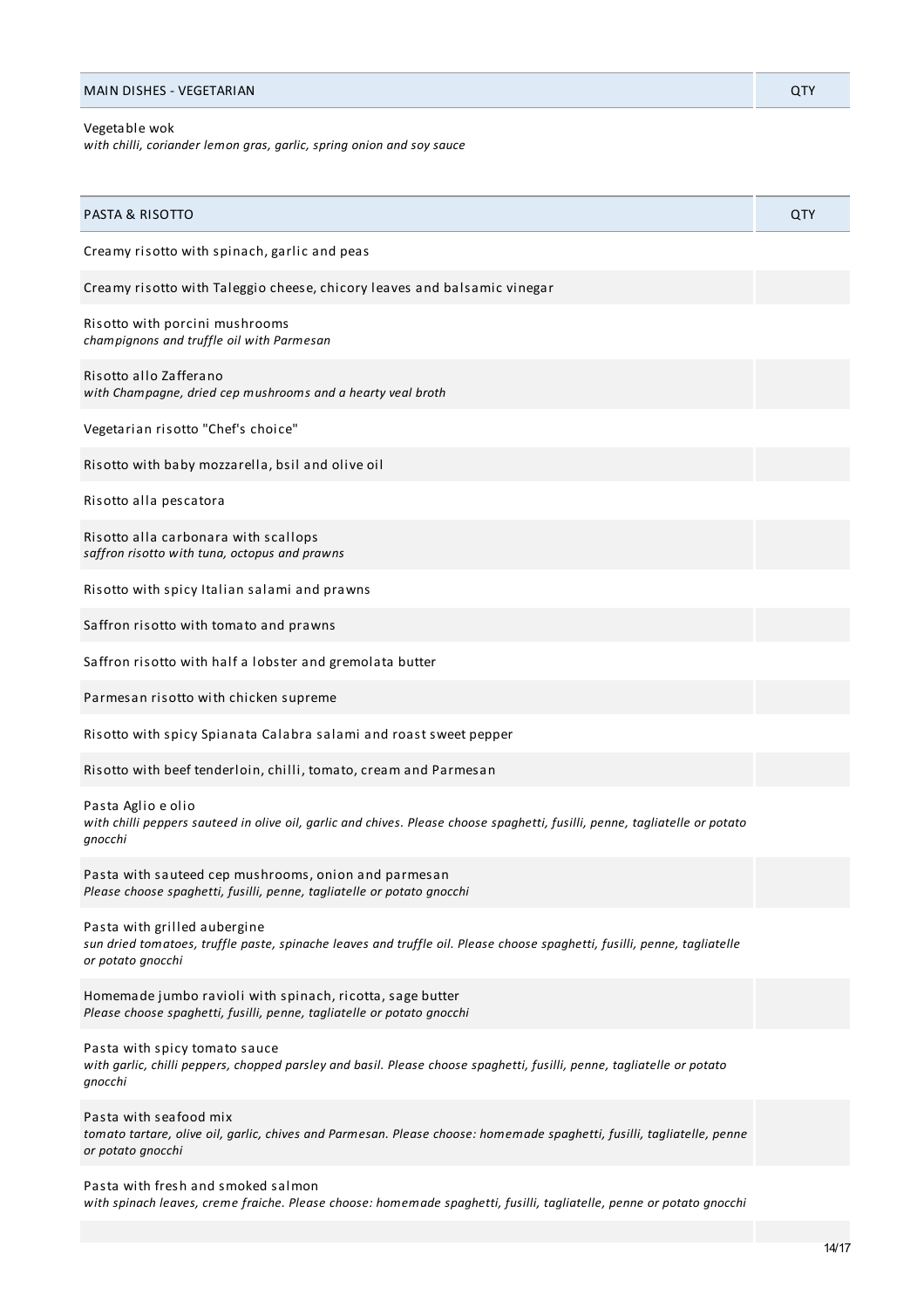| Pasta with black tiger prawns<br>garlic, cherry tomatoes, courgette and fresh basil. Please choose: homemade spaghetti, fusilli, tagliatelle, penne or<br>potato gnocchi   |     |
|----------------------------------------------------------------------------------------------------------------------------------------------------------------------------|-----|
| Pasta with fresh tuna, garlic, chilli<br>and broccoli in a strong tomato sauce. Please choose: homemade spaghetti, fusilli, tagliatelle, penne or potato<br>gnocchi        |     |
| Pasta with Prosciutto crudo ham<br>sun dried tomatoes, team, fresh basil and Parmesan. Please choose: homemade spaghetti, fusilli, tagliatelle, penne<br>or potato gnocchi |     |
| Pasta Carbonara<br>Sauteed Italian pancetta bacon, egg, cream and Parmesan. Please choose: homemade spaghetti, fusilli, tagliatelle,<br>penne or potato gnocchi            |     |
| Pasta with chicken breast and spinach cream<br>Please choose: homemade spaghetti, fusilli, tagliatelle, penne or potato gnocchi                                            |     |
| Pasta with yeal<br>dried porcini mushrooms, creme fraiche, truffle oil and Parmesan. Please choose: homemade spaghetti, fusilli,<br>tagliatelle, penne or potato gnocchi   |     |
| Pasta with pork tenderloin<br>with fresh rosemary and cep mushrooms cream sauce. Please choose: homemade spaghetti, fusilli, tagliatelle,<br>penne or potato gnocchi       |     |
| Pasta with meat ragout "Bolognese"<br>with parmesan. Please choose: homemade spaghetti, fusilli, tagliatelle, penne or potato gnocchi                                      |     |
| Lasagne with confit veal<br>and prosciutto ham, tomatoes, bechamel, Parmesan and fresh basil.                                                                              |     |
|                                                                                                                                                                            |     |
| SIDE DISHES                                                                                                                                                                | QTY |
| Boiled La Ratte potatoes                                                                                                                                                   |     |
| Mashed potatoes                                                                                                                                                            |     |
| Jasmine steamed rice                                                                                                                                                       |     |
| Steamed seasonal vegetables                                                                                                                                                |     |
| Roasted seasonal vegetables                                                                                                                                                |     |
| Provencal ratatouille vegetables                                                                                                                                           |     |
| Spinach leaves with garlic                                                                                                                                                 |     |
| Grilled cherry tomatoes                                                                                                                                                    |     |
| Sauteed mixed seasonal mushrooms                                                                                                                                           |     |
|                                                                                                                                                                            |     |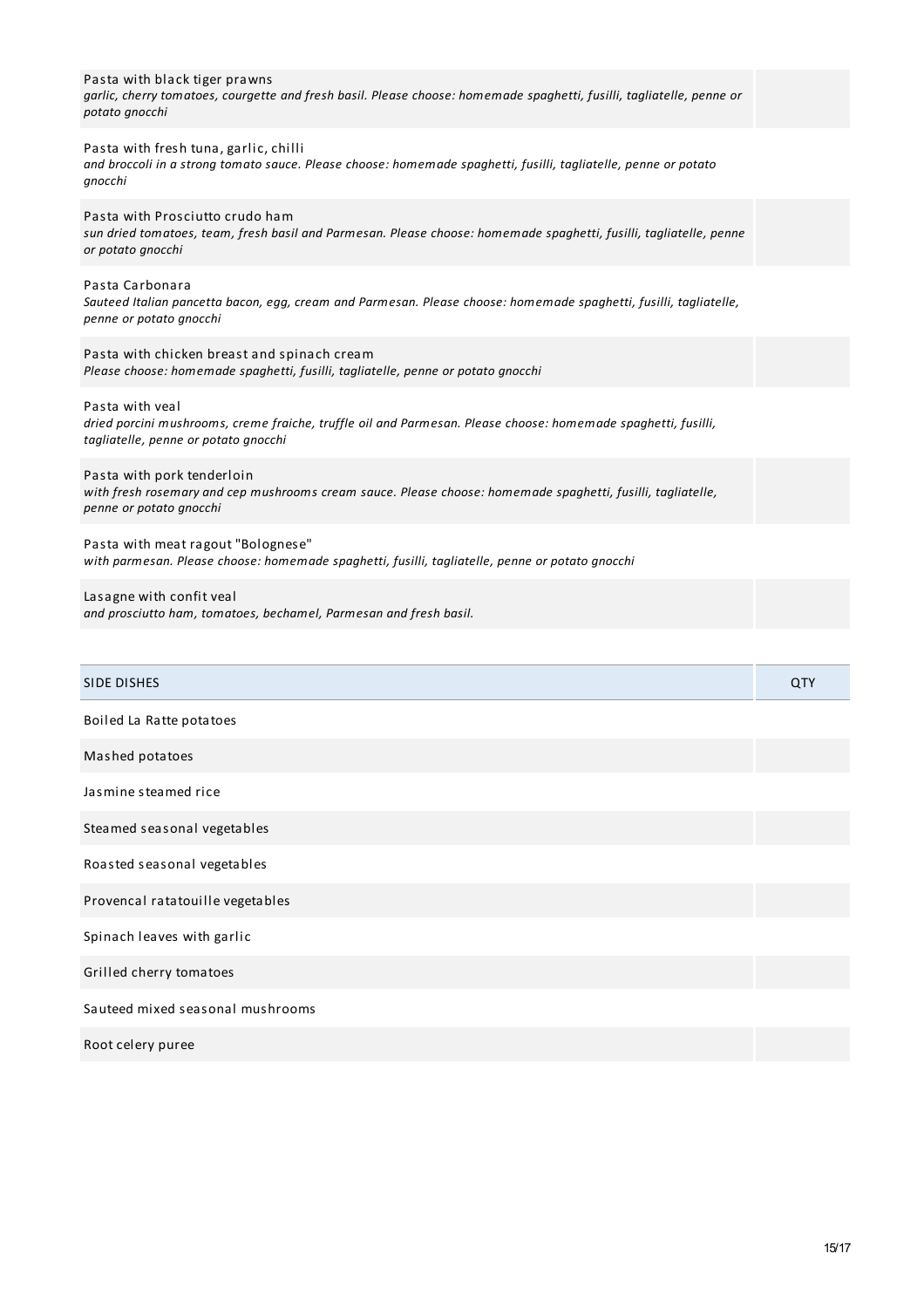| <b>SAUCES &amp; MORE</b>                                           | QTY |
|--------------------------------------------------------------------|-----|
| Herb sauce with butter<br>sauce for the fish                       |     |
| Roasted red pepper creme sauce<br>sauce for the fish               |     |
| Spinach creme sauce<br>sauce for the fish                          |     |
| Wine butter sauce<br>sauce for the fish                            |     |
| Beurre blanc sauce<br>sauce for the fish                           |     |
| Albufera sauce<br>sauce for the fish                               |     |
| Red wine Barolo sauce<br>sauce for the fish                        |     |
| <b>DESSERTS &amp; FRUIT</b>                                        |     |
| <b>DESSERTS</b>                                                    | QTY |
| Tiramisu                                                           |     |
| Assortment of mini desserts, per piece                             |     |
| Gluten free and lactose free mini dessert, per piece<br>on request |     |
| Vanilla creme brulee                                               |     |
| Apple strudel                                                      |     |
| Plum crumble                                                       |     |
|                                                                    |     |
| <b>FRUIT</b>                                                       | QTY |
| Fruit kebabs with chocolate, per piece                             |     |
| Basket of whole seasonal and exotic fruits, per kilo               |     |
| Plate of mixed dried fruits and nuts                               |     |
| Plate of sliced seasonal fruits, 1kg                               |     |
| Plate of sliced seasonal fruits with berries, 1kg                  |     |
| Strawberries dipped in fine chocolate, 1kg                         |     |
|                                                                    |     |

BERRIES QTY

## Assortment of fresh berries, 1kg

*strawberries, raspberries, blueberries, blackberries, red curratant*